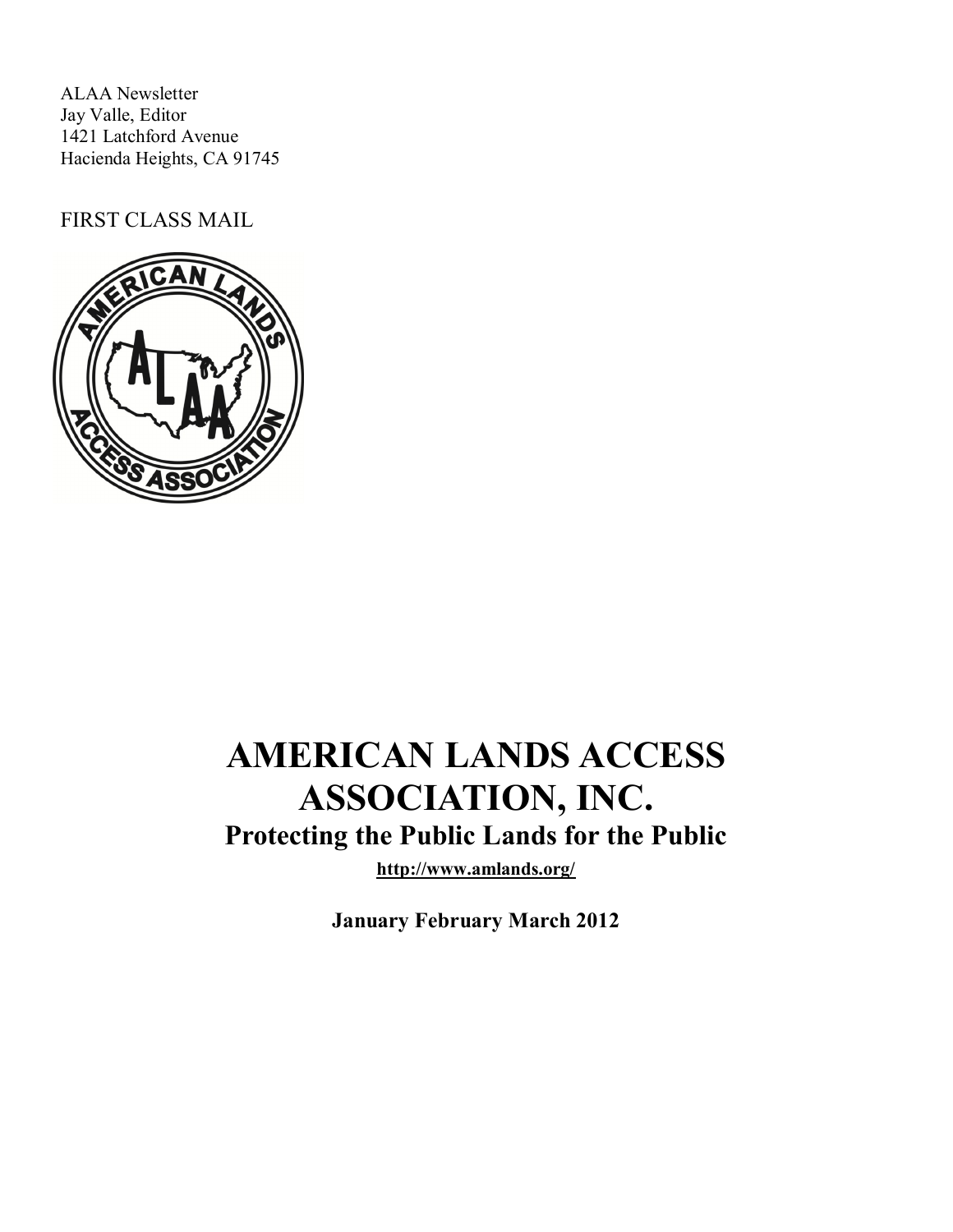## **A.L.A.A Membership Application**

## **AMERICAN LANDS ACCESS ASSOCIATION, INC.**

*Protecting the Public Lands for the Public Please enroll me as a member of the ALAA! Annual membership fee is \$25.00 Annual membership fee for clubs is \$50.00*

|                                                                                                                                                                                                                                | $\sqrt{N}$ New Renewal Date / / |  |  |  |
|--------------------------------------------------------------------------------------------------------------------------------------------------------------------------------------------------------------------------------|---------------------------------|--|--|--|
| <b>PLEASE PRINT</b>                                                                                                                                                                                                            |                                 |  |  |  |
| Name                                                                                                                                                                                                                           |                                 |  |  |  |
| Address and the contract of the contract of the contract of the contract of the contract of the contract of the contract of the contract of the contract of the contract of the contract of the contract of the contract of th |                                 |  |  |  |
|                                                                                                                                                                                                                                |                                 |  |  |  |
| Phone https://www.archive.com/communications/communications/communications/communications/communications/communications/communications/communications/communications/communications/communications/communications/communicatio |                                 |  |  |  |
|                                                                                                                                                                                                                                |                                 |  |  |  |
| Club Affiliations                                                                                                                                                                                                              |                                 |  |  |  |
|                                                                                                                                                                                                                                |                                 |  |  |  |
|                                                                                                                                                                                                                                |                                 |  |  |  |
|                                                                                                                                                                                                                                |                                 |  |  |  |
|                                                                                                                                                                                                                                |                                 |  |  |  |
|                                                                                                                                                                                                                                |                                 |  |  |  |
|                                                                                                                                                                                                                                |                                 |  |  |  |

Remit fees to: ALAA RUTH BAILEY 2857 Addison Pl Santa Clara, CA 95051-1705 rba51825@att.net

The A.L.A.A. is a 501(c4) organization. Its purpose is promoting and ensuring the right of the amateur hobby collecting, recreational prospecting and mining, and the use of public and private lands for educational and recreational purposes; and to carry the voice of all amateur collectors and hobbyists to our elected officials, government regulators and public land managers. Contributions to the A.L.A.A. are not deductible as charitable contributions for Federal Tax Purposes.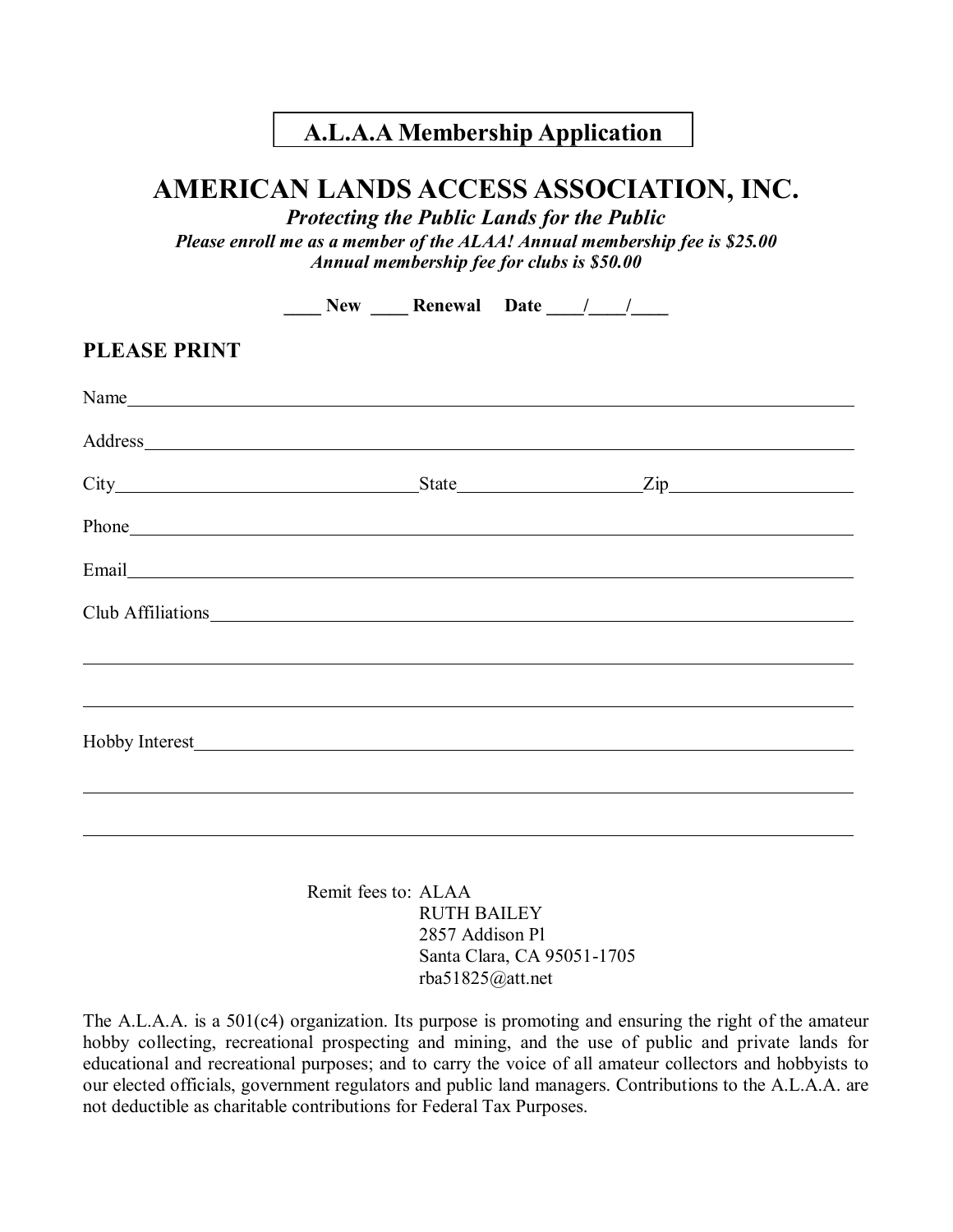

**American Lands Access Association, Inc.**

Protecting the Public Lands for the Public January February March 2012

#### **ALAA President's Message**

#### **By Richard Pankey, President - ALAA**

L ast December the American Lands Access Association joined the California Off Road Vehicle<br>Association (CORVA). CORVA is a varied group of outdoor recreationalists who are extremely ast December the American Lands Access Association joined the California Off Road Vehicle active in promoting the positive aspects of vehicular access on public lands and protecting that right. ALAA has the same purpose and goals of CORVA, just stated with different words. The main reason we joined CORVA was to support the lawsuit being filled against the Plumas National Forest to stand up for the rights of all those that use public land; more specifically for the access rights of the elderly and disabled. See Amy Granat's article in the last issue of the ALAA Newsletter.

Since we are now a CORVA member I started receiving the CORVA Newsletter. I also checked out their web site and some past issues of their Newsletter which is published monthly. There were some excellent articles about current legislation and BLM and FS regulations and activities affecting the access and use of our public land. I encourage you to check out their web site, www.corva.org. And while you are at it check out what is new on the ALAA web site – www.amlands.org.

I have been asked why we should join with "those off roader, those ATV'ers." Well the simple answer is whether we are in a pick-up truck, car or a motor home, when we turn off the paved highway onto a dirt/gravel road we ARE an off highway vehicle recreationist just like them. The off highway vehicle organizations have the same goals, objectives and purpose as ALAA – promote access and responsible use of our public lands. There are many other organizations that use the public lands and are interested in how they are managed: Gem and Mineral Clubs, Off Road Vehicle Groups, Gun Clubs and Hunting Organizations, Camping Organizations and Chambers of Commerce for communities near closed federal lands to name a few. In addition to our other purposes we are all access advocates.

The theme the access advocates need to popularize is that the vehicular access restrictions are NOT always necessary to maintain the values of Wilderness or other Special Management Areas. Vehicular access should be described as a way to increase appreciation and experience of these values for people who would not otherwise be able to enjoy them. It should also be a theme that increased access means more economic activity and a boon to local economies. We need to be an advocate for the principles of "multiple use" and responsible management of our public lands. Support the principle that Use Is Not Abuse!

#### **Dues are Due**

ALAA continues to have good growth of individual and societies. We are starting a new year and dues for 2012 are now due!! Please send your dues to our treasurer Ruth Bailey. And remind your society to join or send in their renewal and dues.

#### **Be an involved member!**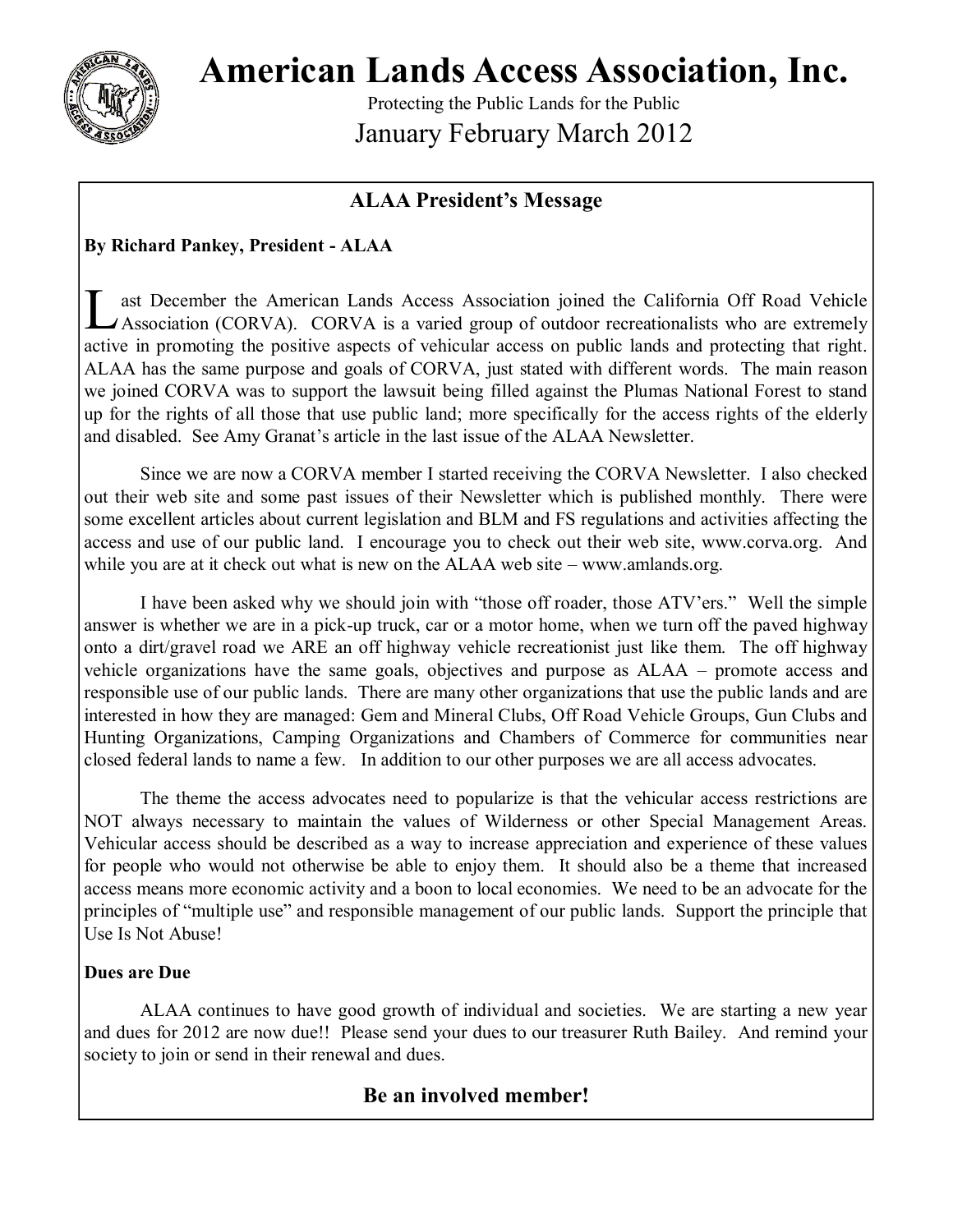#### **CAN WE TALK?** Shirley Leeson

Propped up in your favorite Chair. In Here's a couple of questions for you: **D** ropped up in your favorite Chair. Feet up?

Is your club successful? Is it getting and keeping new members? Do you know why? Chances are your club has two very important things going for it. A shop and field trips. The shop and it's dedicated group of instructors is not what I want to talk about. That's a given. The second problem is the one that really concerns me and it should concern you.

Recently a group of folks went on a field trip. When they got *there* the area was closed. A gate across the dirt road, and a sign told them the place was off limits. Who put the sign up? Who put the gate across the road? How did it happen? Why didn't we know about it and what could we do about it to get the area reopened?

This is happening more and more. Areas we once enjoyed visiting now are closed forever "for the good of our children". Who is responsible for this and do you even care? Americans have always shared a feeling of freedom – of independence -- of self-reliance. And we were proud of that. When did that change to a nanny state, where the government knows best and they are going to take care of us. And they are especially going to take care of the critters and the land, because we can't do it.

We as rockhounds have tried to live up to our ethics on collecting. Are there rockhogs? Of course, but we shun them and let people know that it is not tolerated in our community of rockhounds. We are not like that.

ALAA was formed some years ago to stand up for rockhound interests. To keep public lands open for the public. But we've never really gotten the response from the clubs, federations and others needed to accomplish this. A dedicated few is better than none, but those few can't get the work done by themselves. I have heard lip service from many over the years but only a few have actually come forward and offered to work for the cause. Why is that? Got a clue? I have some thoughts and you are not going to like them…..

Rockhounds talk but when it comes to actually going out there, attending boring meetings, learning what and how government works, they don't have it in themselves to do the job. I love some of the excuses; I don't have time. I can't drive that far. I don't have anything appropriate to wear. My cat can't do without me. There aren't any restaurants near the meeting area. I'm not going to pay for parking. I'd rather sit with my feet up and watch TV, there's such wonderful programs on – there might even be a National Geographic on about the sites we used to enjoy that are now closed. And we can reminisce and buy books from the Sierra Club on those sites we used to visit.

There aren't enough hours in the day to get all the things done that comes across my computer from all over the country. WE NEED HELP. Can we count on YOU?

#### **ALAA Meeting With BLM at Quartzsite a Rousing Success** Shirley Leeson, ALAA Vice President

**P** lanning for this event was no small matter. If you have even been to Quartzsite you know **D** lanning for this event was no small matter. If SPACE is at a premium and needs to be booked at least a year in advance. With that said, I proceeded with a program of importance for the event. I contacted the Yuma, AZ. BLM Field Office. Rockhounds? Who, What? But once we got that sorted out it was clear sailing, they said they would be there and I told them I'd fill the room….

The Arizona BLM is releasing their La Posa Travel Management Plan. What's that? Glad you asked…the long and the short of it is this. The BLM personnel have been in the desert around Quartzsite for the last two years mapping all desert roads, trails and washes that some off road people (that's us) use to get from Point A to Point B. Now that it's finished the BLM will be

*(Continued on page 5)*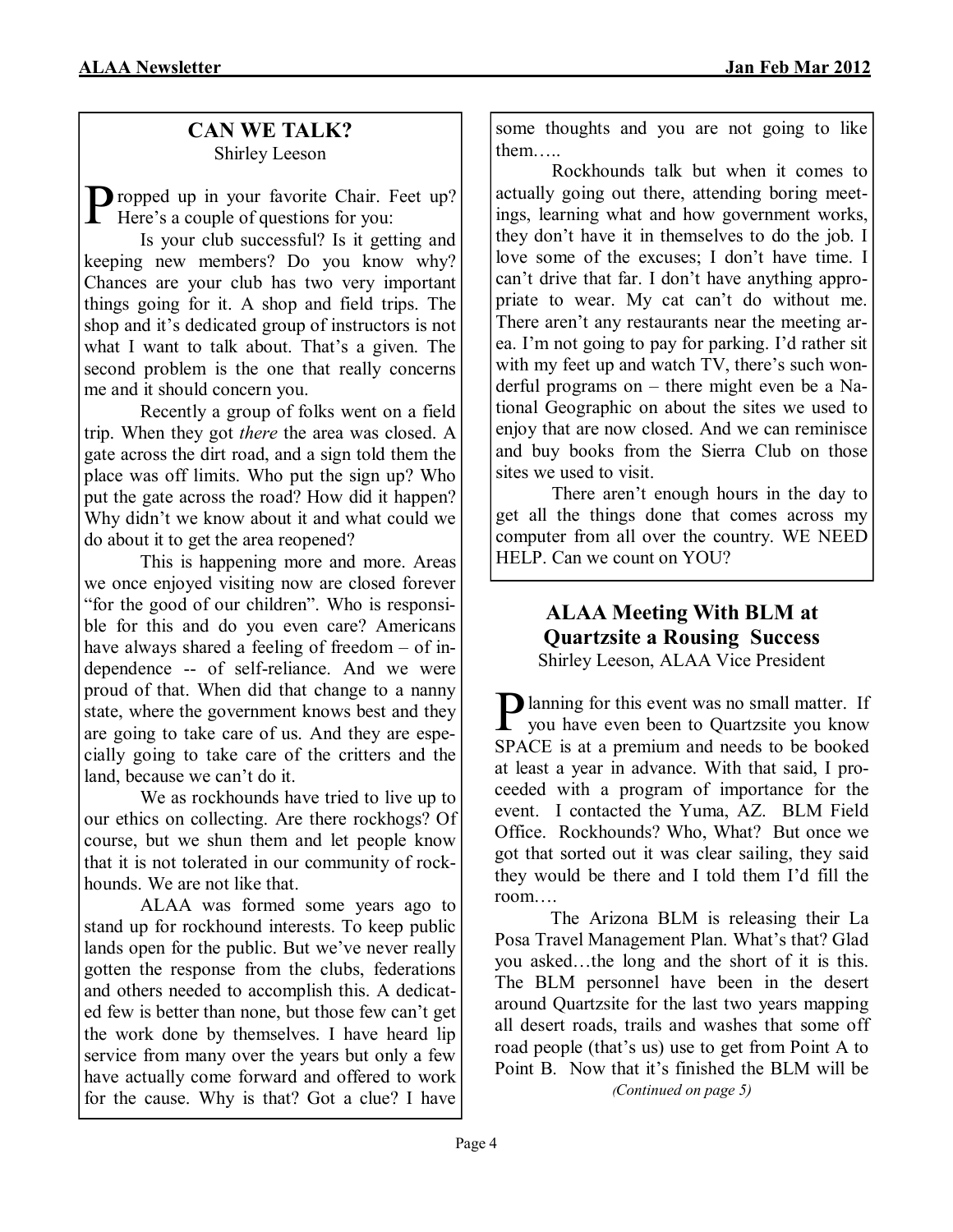#### **ALAA Meeting With BLM**

*(Continued from page 4)*

asking the public (that's you and me) to COM-MENT. Here comes the tricky part. Most rockhounds will turn off at this point, hoping for "someone else" to do the dirty work.

It's not as daunting as it looks. What the BLM for the Quartzsite area is asking of you is this. They want to reduce the conflict between motorized (that's rockhounds and all off- road people) with non-motorized people, passive recreation, livestock management, and commercial purposes (that in some cases are solar and wind plants on public lands – but that's another issue)

Routes are managed to reduce impacts to cultural, historical, and natural resources. (this is government speak for endangered critters, plants, and Indian relics, etc. which have first priority ) As mandated by Presidential Order, Use of Off-Road Vehicles on the Public Lands, designated routes:

• "shall be located to minimize damage to soil, watershed, vegetation, or other resources of the public lands.

 shall be located to minimize harassment of wildlife or significant disruption of wildlife habitats.

 shall be located to minimize conflicts between off-road vehicle use and other existing or proposed recreational uses of the same or neighboring public lands, and to ensure the capability of such uses with existing conditions in populated areas, taking into account noise and other factors. shall not be located in officially designated Wilderness areas." (executive order 11644 and 11989)

What is now being asked is: **EVALUATION**

The Evaluation process creates 4 management alternatives

A. No Action

B. Resource Protection

C. Proposed D. Access (To see the maps for each option: **http://www.blm.gov/az/st/en/prog/ travel\_mgmt/la\_posa/maps.html)**

After PUBLIC COMMENT, and input, BLM develops an Environmental Assessment through the National Environmental Policy Act. (watch for NEPA mentions in your local papers or on public land – BLM or Forestry Websites.) A second public comment period allows for public review of the NEPA results. Finally after all the comments are taken into consideration the BLM provides a Decision Record, officially designating all routes as open, limited or closed. (we thank the BLM Yuma office for this official description of this plan)

Now, the meeting held in Quartzsite, Friday evening January 20, 2012 had 185 registered people in attendance and blew away the BLM representatives. This was a clear message that we are interested, involved and a group, both rockhounds and off-road people to be reckoned with.

YOU can get involved if you are a winter visitor to Quartzsite and know the desert roads, trails and washes. YOU must go to amlands.org then Pending Legislation on the left hand side and then click on Arizona. YOU must submit a compelling and detailed request for those roads, etc you want left open. This must be strong enough to counter special interests who want the road closed for any number of various and sundry reasons. (see above under cultural, historic and natural resources) ALL COMMENTS MUST BE IN WRITING and sent either via post office or email. they will accept nothing less.

#### REMEMBER THIS: "**IF WE DO NOTHING, WE WILL GET NOTHING"**

If you need more information, I'll be happy to help in any way I can. *Shirley Leeson, ALAA VP* [shirleyleeson@cox.net](mailto:shirleyleeson@cox.net)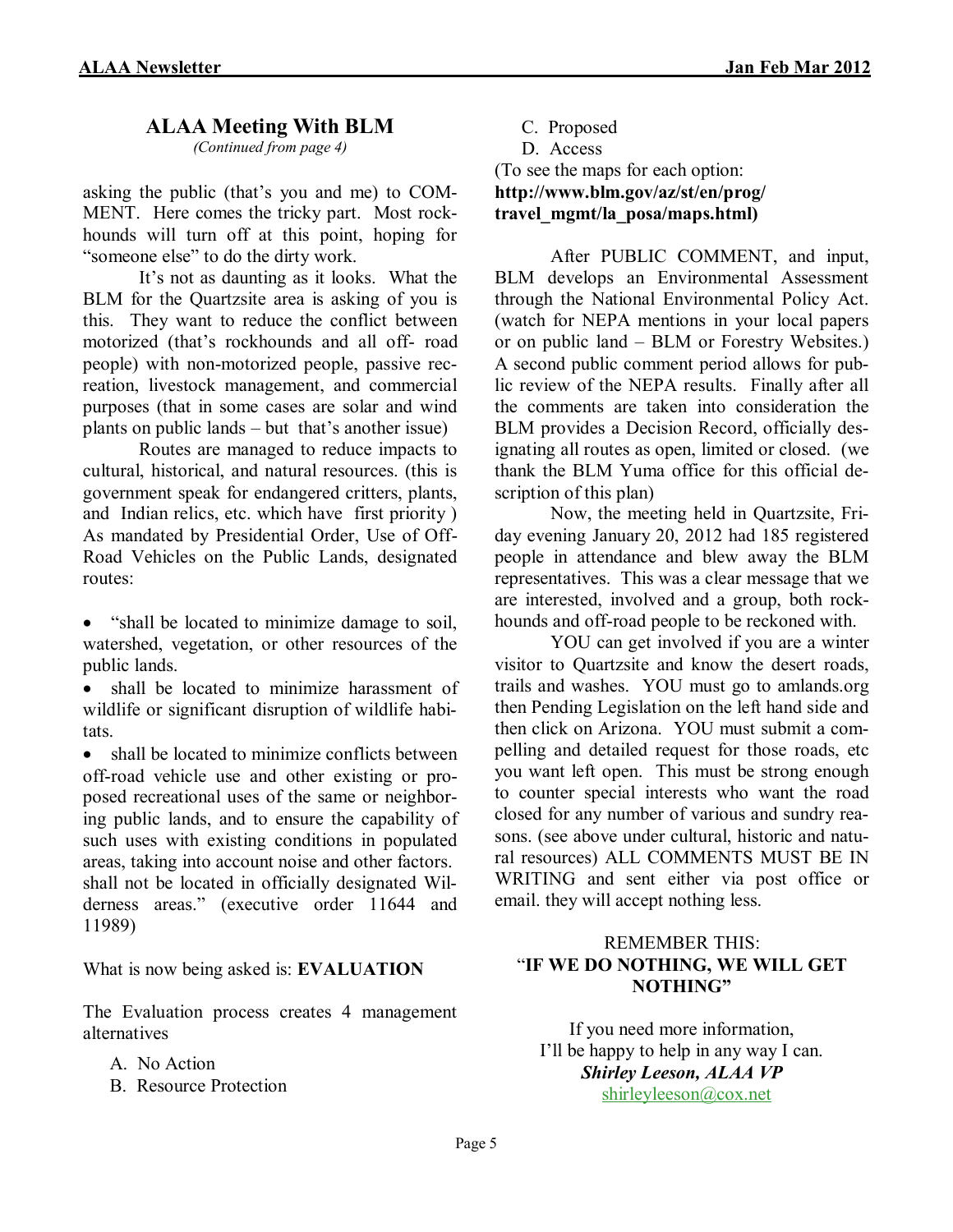#### **CORVA vs. the US Forest Service** By Amy Granat

F or many years **CORVA, the California Off-Road Vehicle Association**, worked side by side with the US Forest Service as partners, without a thought that this relationship would be tried and subsequently lost because of Forest Service policy. The Travel Management Rule did away with all this good will borne of years of hard work, discarded along with thousands of miles of road and trails that the public traditionally used for access throughout the national forests in California.

The Forest Service was created and mandated by Congress to manage the national forests for multiple use....including logging, mining, all types of recreation including rockhounding, driving for pleasure and OHV use. Rural residents depended on forests for everything including firewood to heat their homes in winter and hunting to provide organic sources of protein to feed their families. Before the Travel Management Rule was enacted all the above activities were possible, but afterward, everything was changed. By concerted effort through the Travel Management Rule, an extensive analysis was conducted that drastically limited access by motorized means, and no end of commenting, protesting and arguing by CORVA changed the inevitable outcome.

The most drastically impacted by the new limitations to motorized access in our forests are the elderly and disabled community. Those that are most vulnerable, were the most overlooked. The need for motorized means of travel by the elderly and disabled, whether vehicle, ATV, or side by side, to hunt, fish, rockhound or collect firewood was not considered, and was dismissed out of hand when brought to the attention of the Forest Service. It was this disregard, together with all the other limitations and closures, that convinced CORVA to file suit against the Forest Service.

Although not an easy decision, CORVA is proud to represent the needs of the greater OHV community, and together with our partners Sierra Access Coalition, and Butte and Plumas Counties, are filing suit against the Forest Service to force them to right all the wrongs committed during the Travel Management analysis. Rural residents, the elderly and disabled, and all those who use motorized means to access public land have been treated with complete disregard, and CORVA is committed to standing up for the people we represent. Our members know we can't do this without their support, but also realize the positive results of this lawsuit will reverberate throughout the country, and positively influence all future decisions regarding travel on public lands, whether Forest Service or BLM. What happens in California can change subsequent decision in the entire country, and though we can't predict judicial outcomes, we are confident in our allegations and the skills of our attorneys.

At CORVA we sincerely thank the American Land Access Association for their support and understanding of these issues. ALAA has consistently proven a willingness to learn and work together towards the common goal, reaching across boundaries to see the commonalities between all those that enjoy motorized access. ALAA deserves recognition for the willingness to stand together and fight for the right of public access to public land, and we are proud to have them as partners.

Amy Granat Managing Director, CORVA 916-710-1950 [granat.amy@gmail.com](mailto:granat.amy@gmail.com)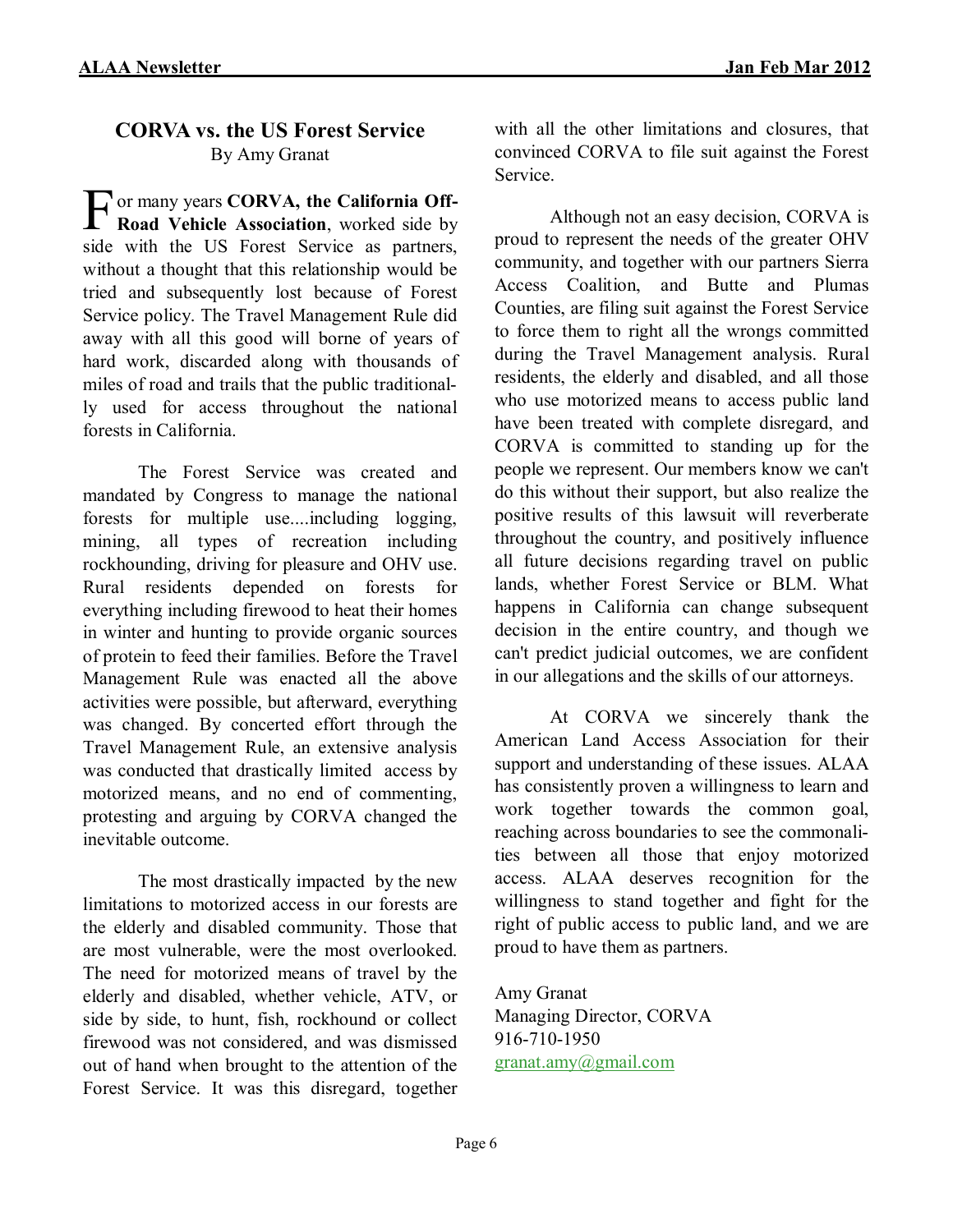#### **Minutes of the ALAA ANNUAL BUSINESS MEETING Ramada Inn Hotel, Syracuse, NY Wednesday, July 6, 2011, 7:00 p.m.**

#### **Meeting called to order- Pres. Dick Pankey**

- Recognition of ALAA Past Presidents Bob Carlson, Jon Spunaugle
- Salute to flag led by Dick Pankey
- Introduction of Board Shirley Leeson Vice President, Secretary – Kathy Miller, Ruth Bailey – Treasurer
- Introduction of Directors Bob Miller, Kathy Miller, Dee Holland, John Martin, Robert Carlson, and Jon Spunaugle.
- In attendance Bob Miller AFMS President, Lauren Williams – AFMS Pres. Elect, Emerson Tucker, Ron Carmen – Past AFMS Presidents, Ann Cook – AFMS Secretary, Betsy Oberheim – EFMSL President, Bob Livingston – EFMLS Past President, Barbara Green – SFMS President, Don Monroe – SFMS Past President, AFMS 1<sup>st</sup> Vice Pres., Ann Monroe – SFMS Past President, Cathy Patterson – GMSS Show Chairman, Barbara Sky – EFMSL Rules Chairman, Judy Beck - 2<sup>nd</sup> Regional VP and RMFMS Past President, Susy Martin – Palmdale Gem & Mineral Club

#### **Election of Directors (have 12 Directors)**

- Shirley Leeson made a motion to remove Dean Stone as a Director; seconded by Dee Holland. Motion passed by voice vote.
- Kathy Miller moved to elect Tom Noe to fill the remainder of Dean Stone's term; seconded by Bob Miller. Motion passed by voice vote.
- Shirley Leeson made a motion to elect Bob Carlson, John Wright and Doug True for a three year term as directors; seconded by Bob Carlson. Motion passed by voice vote.

(Evan Day, Jon Spunaugle and Marshall

Havner are  $2<sup>nd</sup>$  year directors; Bob Miller, Tom Noe and Norvie Enns are 3<sup>rd</sup> year directors)

#### **Election of Officers for 2012**

President – Dick Pankey Vice President – Shirley Leeson Secretary – Kathy Miller

Treasurer – Ruth Bailey

Motion by Bob Carlson and 2<sup>nd</sup> by Dee Holland. Approved by Acclamation.

#### **Approval of 2010 Annual Meeting Minutes**

Whittier, CA June 20, 2010 in ALAA Newsletter of January-February-March 2011

Motion by Bob Carlson and 2<sup>nd</sup> by Dee Holland. Approved by voice vote, motion carried.

#### **Officer Reports**

#### **President Dick Pankey:**

ALAA is running smoothly, continues to grow with lots of activity, the Associations money is in good shape, and there are 57 Societies (with over 8000 members) and 89 individual members out of 640 societies and 52,000 members of the AFMS. ALAA show more involvement and we are finding even more ways to get involved. The AFMS and their newsletter are giving ALAA good press coverage.

The 2011 meeting in Quartzite was well attended, with a speaker from the BLM. The next ALAA meeting in Quartzsite will be Friday, January 20, 2012 at 6:30 p.m. We have put into our purposed Budget funds for meetings at Regional Federations and Quartzsite. Money is also included for speakers.

All meetings are good exposure with the objective to recruit people for ALAA. Dick is looking for a key person to help with the above.

#### **Vice President Shirley Leeson:**

Shirley stated she did not wish to exclude

*(Continued on page 8)*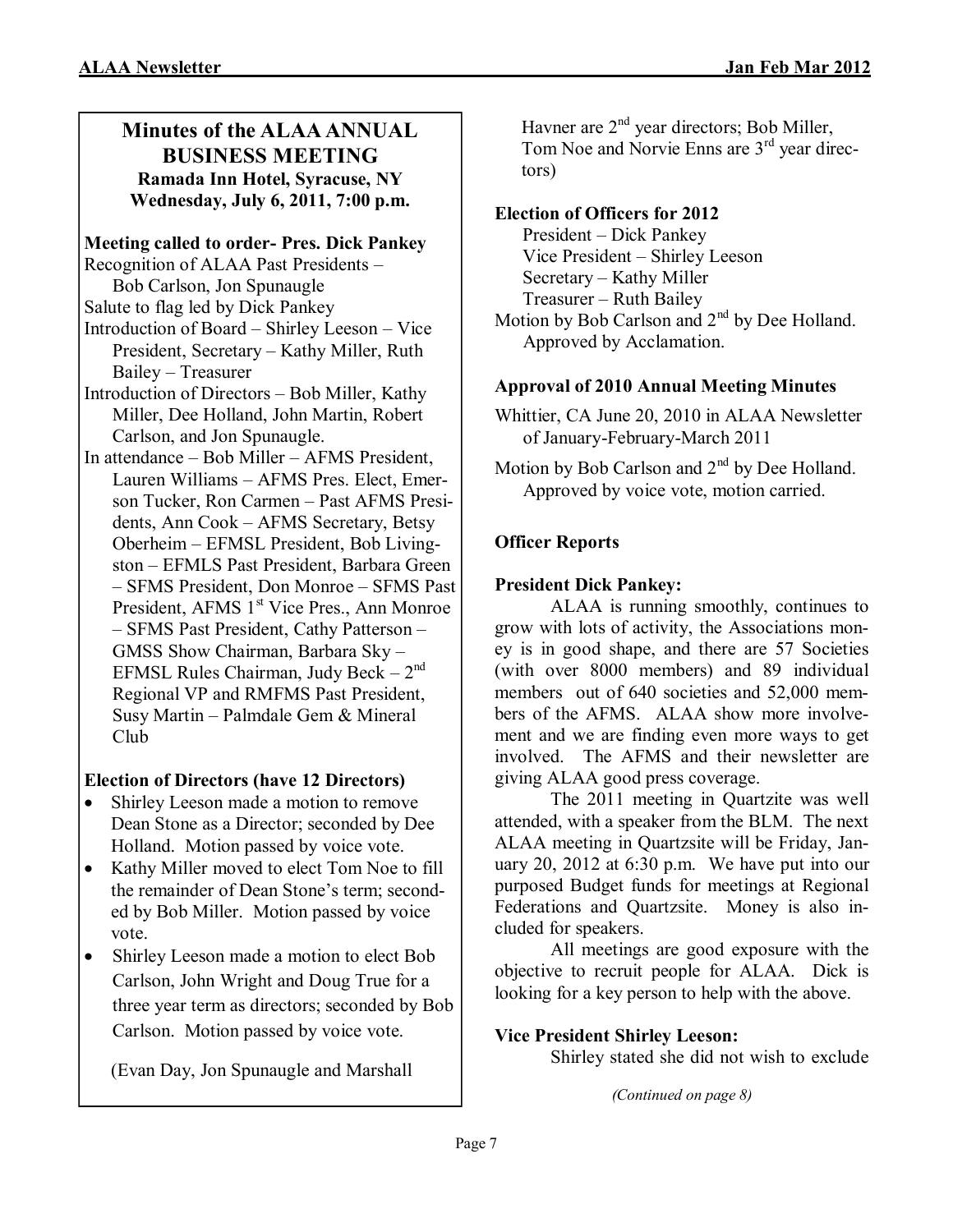#### **Minutes**

*(Continued from page 7)*

people outside of California, but wanted to make them aware of what the congressmen from the west are doing to avoid not being reelected to office. When they feel threatened by our groups they ask congressmen from the east, midwest, etc. to speak for them. We should be aware of what our congressmen in these regions are doing. We need to let them know we don't live out west but our hobby and travels take us there and we wish to be able to use these lands, not be locked out. Shirley then gave us some examples of "land grab".

Shirley approves of Off Road people who help keep the roads open for us to collect. She spoke of outdoor regulation, how we can help being the arm of the AFMS with 10,000 people strong. Shirley mentioned that the Blue Ribbon Coalition is a part of our organization with a 501 C3.

#### **Kathy Miller Secretary:**

Will add later in general discussion regarding Wiley Wells, CA

#### **Ruth Bailey Treasurer:**

Treasurer's Report and Proposed Budget were available at the meeting, Ruth indicated to send in your membership dues and she will send you you're a receipt ASAP.

#### **Permanent Director Reports**

#### **Newsletter Jay Valle**:

Jay was not present, puts out the ALAA Newsletter in March, June, September and December.

#### **Webmaster John Martin:**

John has had 2,000 hits on the website, but wants more people to visit it. He recommends to check it out, every piece of publication he can find regarding forests, public lands in any state he puts on the web and tries to use current regulations. If any Director, Officer, etc. has information that should be included on the website send it to him. He would like more information from the states east of the Mississippi River.

### **Registered Agent Dee Holland:**

Dee filed for next year's Fiscal Year in the state of Idaho where there is no charge for filing.

## **OLD BUSINESS:**

Requesting to become Associate members of ALAA by the Association of Paleontologists with full voting rights and be a partner and merge with us. The legal aspects were not good for us. It was removed from the Table, motion made by Dee Holland, so moved. Jon Spunaugle spoke regarding this association which is affiliated with SVP. Shirley Leeson called a question, Bob Carlson moved to reject the proposal,  $2<sup>nd</sup>$  by Shirley Leeson, motion voted on by all Directors present, motion carried. As a footnote: Possibly they could join our Association at a later time.

## **NEW BUSINESS:**

#### **Proposed change to By Laws: SECTION 8 Quorum submitted by Dee Holland.**

It currently reads 1/3 of Directors shall constitute a quorum, etc. Dee Holland wishes to add "the Officers shall be counted to establish a quorum" Dee would like to make a motion to this change, Shirley Leeson seconded.

As read "One third (1/3) of the Board of Directors and the Officers shall constitute a quorum for the transaction of business at any meeting of the Board. Once a quorum is established, it shall remain for the duration of the meeting.

Ruth Bailey called to attention that this must be put out 10 days prior to a meeting by written notice any action regarding Amendment/ By Law changes.

*(Continued on page 9)*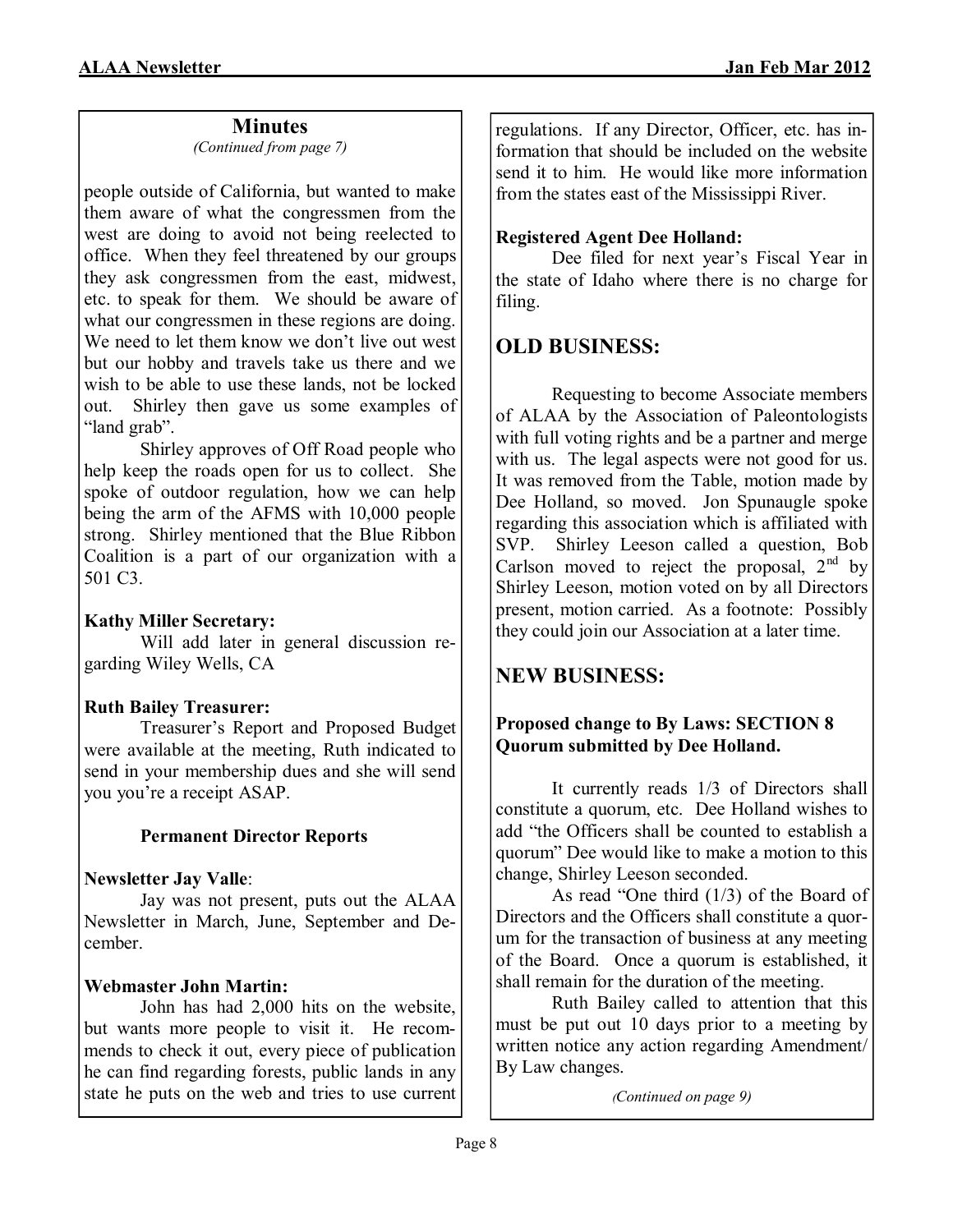#### **Minutes**

*(Continued from page 8)*

A straw vote was taken and approval was made for the change.

President Dick Pankey will send out this motion by email to all Officers and Directors to vote or act upon.

#### **Shirley Leeson:**

Shirley spoke to an Attorney regarding the 501 C4, because people don't wish to make donations since there is not return on their income tax. She asked the Attorney if he could set up within our organization **a 501 C3 "Defense" type Fund** (i.e. Friends of the Forest) with a new Articles of Incorporation and By Laws to go with it. He then would make sure it was legal and get papers to go with it and a IRS with a number.

She and Dee need approval from the ALAA Board and Officers to go forward with this. Jon Spunaugle moved for them to investigate for further action, 2nd by Bob Carlson. All in favor, motion carried. Dee and Shirley will report by email.

#### **Approval of 2012 Budget**

Bob Carlson moved to accept the Budget as presented, seconded by Jon Spunaugle.

Motion to adopt this Budget carried by vote of Directors and Officers

#### **General Comments**

At the beginning of the meeting Shirley Leeson and Dee Holland distributed copies of **Range** magazines to all those in attendance. It was recommended a good buy of \$15 yearly to follow the articles regarding public lands, use, misuse and availability.

Kathy Miller had copies of pictures and newsletters from Kitty Starbuck, regarding Wiley Wells, CA. Dick Pankey and Shirley Leeson gave further information about the past and current situation. Shirley will contact Kitty on this.

Discussion took place regarding the ALAA newsletter on email and snail mail, pros

and cons were talked about. The electronic format may have some upcoming changes.

The next annual meeting will be held at the AFMS show/convention in Minnetonka, MN the last weekend of July 2012. Dick is working on new brochures to be given out at this show.

Dick Pankey adjourned the meeting at 8:40 p.m.

Respectfully submitted,

### **Forest Service Agency Unveils Sweeping New Planning Rule**

The Obama administration released a crucial<br>new proposal that aims to protect wildlife The Obama administration released a crucial while promoting recreation, logging, grazing and other uses on nearly 200 million acres of national forests. The new planning rule will make land management on 175 national forests and grasslands cheaper, more efficient and less vulnerable to lawsuits, the administration said. At the same time, the new guidelines will enhance collaboration between the Forest Service and the public and will require the use of the best available science to inform decisions, the agency said.

The most collaborative rulemaking effort in agency history has resulted in a strong framework to restore and manage our forests and watersheds and help deliver countless benefits to the American people," said Agriculture Secretary Tom Vilsack. "Our preferred alternative will safeguard our natural resources and provide a roadmap for getting work done on the ground that will restore our forests while providing job opportunities for local communities."

The new planning rule -- which seeks to update 1982 guidelines and replace proposals since then that were thrown out in court  $-$  is designed to make forests more resilient to threats

*(Continued on page 10)*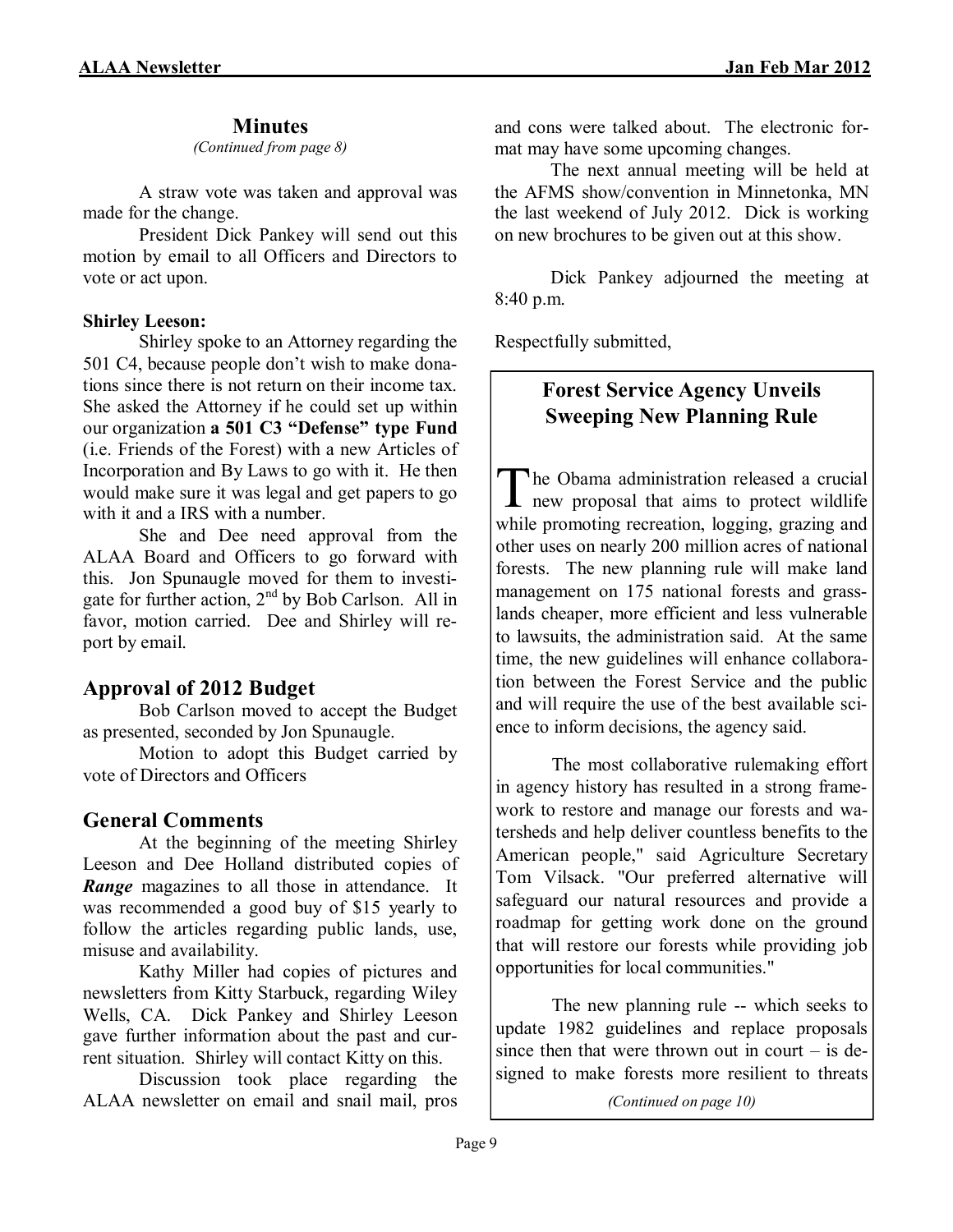## **New Planning Rule**

*(Continued from page 9)*

like wildfire, pests, drought and other stressors. The rule will determine how forests and grasslands develop individual management plans, which govern activities from logging to recreation and the protection of endangered plants and animals.

"We think this focus on water makes this planning rule somewhat unique from prior efforts," Vilsack said. The new guidelines will also promote job-creating activities like timber thinning, invasive species removal and watershed restoration, which in turn will reduce the threat of catastrophic wildfires, insect attacks and other threats, the agency said.

The new rule also places a stronger emphasis on recreation, Vilsack said. Opportunities to hike, camp, fish and hunt draws some 170 million visits to the forests each year, a crucial economic driver in some communities. The final rule will be closely watched by environmentalists, hikers, motorized users, loggers, miners and ranchers, all of whom share access to the nation's forests. Several sources today said they will need time to digest the rule before commenting. The agency's draft rule a year ago drew more than 300,000 comments and was the subject of multiple congressional hearings.

Some critics warned the draft rule was too wordy and included new environmental protections that could open the door to special-interest lawsuits. But conservationists said the draft rule lacked regulatory teeth, gave too much discretion to local forest managers and rolled back protections for streams and riparian areas.

"We hope that ecological, social and economic objectives are given equal weight in planning so that all of the needs of our citizens will be met by our federal forests," said Tom Partin,

president of the American Forest Resource Council, in a statement this morning. "We hope to see direction in the rule that forest plans provide direction to harvest timber for the many benefits it provides, including wood products, forest health and habitat diversity, and that timber management is not neglected in the planning process."

The agency said its final planning rule provides "strong support for vibrant rural communities" and requirements to consider a range of uses including timber, mining, grazing, energy and outdoor recreation.

While forest planners are required to use best available science in decision making, such information must only be "taken into account and documented," rather than given a lead role in planning, the draft rule stated. Still, many observers said the requirement to seek best available science could introduce legal challenges and increase the workload for responsible officials. The agency said its new planning rule also requires officials to consider habitat to support hunting and fishing.

*This article is taken from the March 2012 issue of CORVA Newsletter. It was written by Bruce Whitcher. When this New Planning Rule process started about one year ago "recreation" was not even a factor listed for the Forest Service to consider in making land management decisions for our FS lands. Fortunately the access organizations were alert and were participating in the process and recreation is now at least getting lip service. However, more rockhounds and ALAA need to be more involved in this process. These New Planning Rules will affect the development all future Land Use Plans for EVERY National Forest. These new rules affect all of us who use and recreate in our National Forests.*

#### *Dick Pankey*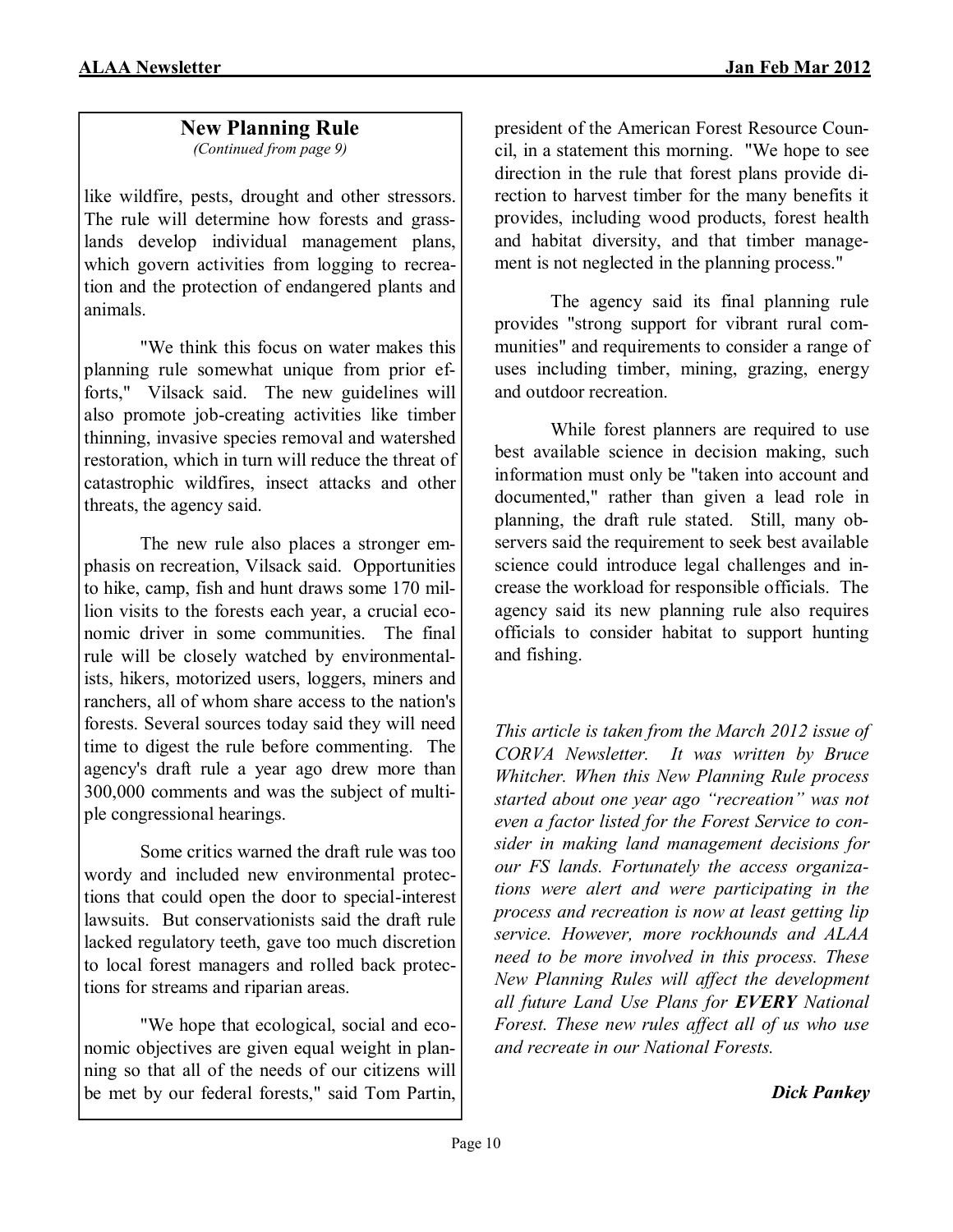### **Annual Meeting at MWF/AFMS Convention**

The American Lands Access Association will<br>hold its annual meeting at the MWF/AFMS he American Lands Access Association will convention at Minnetonka, MN on Saturday afternoon, July  $28<sup>th</sup>$  at  $2:30$  PM at the Lindbergh Center. This is the **business meeting** for ALAA where we will elect our directors and officers, have officer and committee reports, and approve our budget for the coming year. The **work** of ALAA takes place throughout the year by our officers, directors, committees, at regional Federation conventions and the actions of our members. At our annual meeting in July we will be electing 4 Directors and the 4 officers. As president I hope to continue on for another term and I hope the other 3 officers will continue on for another term. We have had a great 2011 and 2012 is going well. Our membership is growing, and we have started some good programs with great promise. I believe that ALAA has a strong leadership team and that we should continue and build on our strengths. I hope that all officers and all directors will continue to serve.

All members of ALAA, all members of MWF and AFMS are welcome and encouraged to attend this meeting. I hope that all of you or as many as possible will be able to attend the MWF/ AFMS show and meetings in Minnetonka, MN on July  $26^{th}$  to  $29^{th}$ . I hope to see many of you there.

#### *Dick Pankey, President*

#### **Are Access Issues Moving East?** By Tom Noe

A ccess to public lands hasn't been much of an burning issue in the eastern portions of the ccess to public lands hasn't been much of an US, but that may be changing. In the past several months I've forwarded to the MWF president some information about plans and decisions being considered by the US Forest Service regarding Huron-Manistee National Forest in Michigan. Discussions have taken place about banning gun

hunting and snowmobiling in some areas of Huron-Manistee.

No, nothing has been said yet about banning rockhounding, but the basic issue is the same: public access. That makes it an issue rockhounds should take note of.

The Huron-Manistee National Forests comprise almost a million acres of public lands in the lower peninsula of Michigan. These forests provide recreation for visitors, habitat for fish and wildlife, and resources for local industry. Public use of these forest lands is wide-ranging, and includes everything from hunting and hiking to the sale of \$5 Christmas tree tags so families can locate and cut their own tree in December.

The government agencies managing these public lands have to make decisions about access, usage and fees, and they will be asking for input on their new proposals. Local input. What do the people of Michigan have to say about access? What do others in the Midwest say about access? Will their input be a factor in the decision? Not unless they get involved in the process right away and make their voices heard.

If the managers of Huron-Manistee should propose that large areas be closed to vehicular traffic, and no member of the public offers any reason why these areas should remain open to vehicles . . . I think you know what will happen.

"Access" affects hunters, fishers, hikers, bikers, offroad drivers, snowmobilers, rockhounds, Christmas tree cutters, etc. Managing access means making decisions, and we, the public, should be part of the decision-making process.

I'm hoping that ALAA can send more information about access issues to our MWF clubs, especially clubs in areas close to public lands like the Huron-Manistee National Forest. Getting our members involved locally in places like Michigan starts with the flow of information.

The Blue Ribbon Coalition's email update of February 2, 2012, included this information about access decisions for the Huron-Manistee National Forest:

*(Continued on page 12)*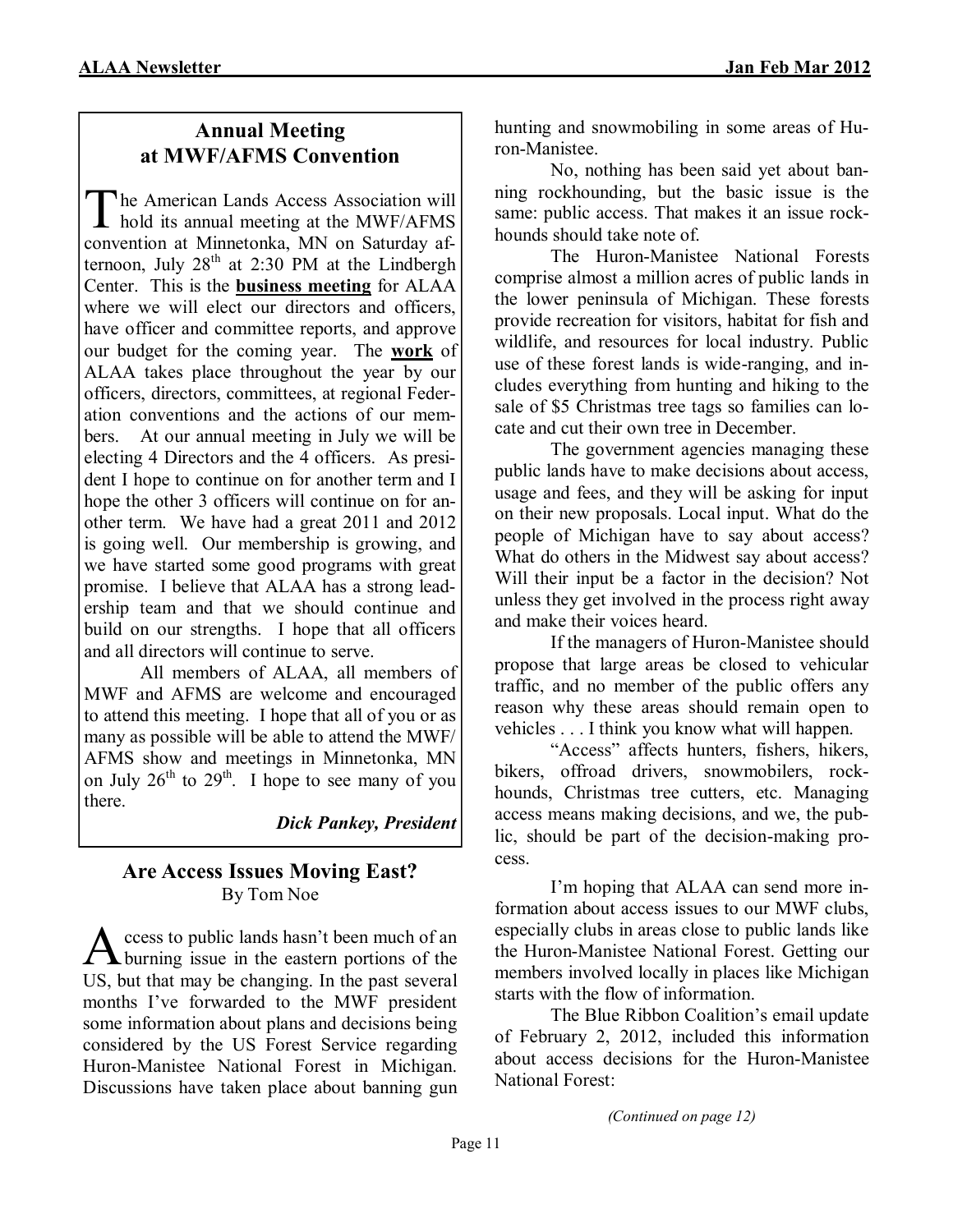#### **Are Access Issues Moving East? (***Continued from page 11)*

"The Record of Decision and associated documents are posted on the Huron-Manistee National Forests' website: [www.fs.usda.gov/hmnf.](http://www.fs.usda.gov/hmnf) [Click on "Forest Plan SEIS," then on the new page click on "Record of Decision."] The published documents will be available in March, and mailed to all people who previously requested a copy. If you have not previously requested a copy, you may request a copy by calling the Forest Supervisor's Office at (231) 775-2421 and (231) 775-2421.

Once the documents have been released to the public, a Notice of Availability will be published in the Federal Register and the newspaper of record, which will begin a 45-day appeal period. The Forest Service will notify the public by news release and website posting when the Notice of Availability has been published."

#### **Rockhounding on Washington State's Public Land** By John Martin

AFMS Conservation and Legislation Committee afms-conservation@antelecom.net

 $\sum$ ithin the Northwest Federation there shines a star in the Pacific Northwest, that is the star of a number of Rockhounds of Washington State. During the 1990s rules and regulations for collecting Rocks, Minerals, Fossils and petrified wood on state owned public lands by amateur collectors met with different interpretations depending on the agency and agent in the field. Then in late 2009 the Washington Department of Fish and Wildlife (WDFW) proposed rule changes that would make it a gross misdemeanor or a felony to collect rocks of WDFW land. While it has been the case since 1990 that rock collecting on State public land has been illegal, the penalty has been a citation with a fine of around \$100. It was discovered that decisions regarding amateur rock collecting by the WDFW were arbitrary not based on research or study despite the fact they initially claimed otherwise.

It was decided by the members of several of the Washington State's Gem and Mineral Clubs not only to protest the proposed rule changes, but to seek a modification of the prohibition against recreational rock collecting through state legislative action. Several members of various clubs contacted their local state legislators and proposed making changes to Washington State laws regarding the noncommercial amateur rock collecting on state owned property. The proposed legislation will define Rockhounding as a legitimate recreational activity and define state wide rules for amateur rock collecting.

What is proposed is to align the State law with Federal law (BLM's Rock Collection Guide – Washington and Oregon), a guide that was worked out between the BLM and Washington State Mineral Council (WSMC) and Oregon Council of Rock and Mineral Clubs (OCRMC). After several months of conversations with various elected officials in the state, one was found that had an open ear and agreed to sponsor the state legislation.

SB 6057 was introduced in January 2012 and shortly there after HB 2600 was introduced and both are now going through the legislative process. Following the progress of both bills through the legislative process can be tracked through the ALAA Website:

<http://www.amlands.org/6652/92612.html>

or [www.amlands.org](http://www.amlands.org/) then to the *Active Legislation* page and *Washington State* page.

In closing, the introducing of these two bills is but the first volley in the battle to win the right to 'recreationally' collect rock of Washington public land. Flintknappers and Rockhounds of Washington are highly motivated and determined to effect a positive change.

For more information from the Washington State Rockhounds contact:

*(Continued on page 13)*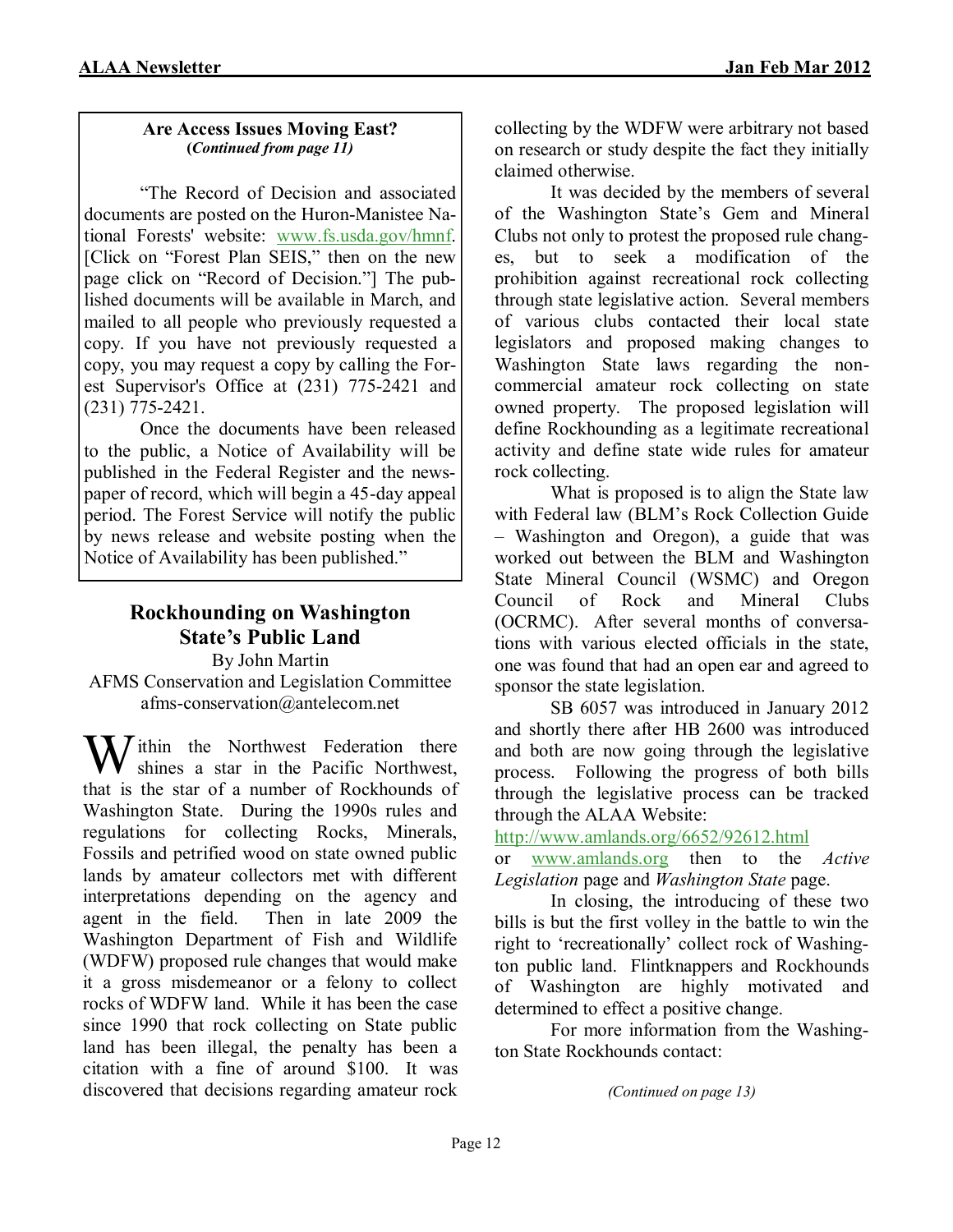#### **Rockhounding**

*(Continued from page 12)*

[James C. Keffer jckeffer@comcast.net,](mailto:jckeffer@comcast.net) [Ed Thomas](mailto:feather@hughes.net) [feather@hughes.net](mailto:feather@hughes.net) or [Brian Waters](mailto:bwaterss2011@gmail.com) [bwaterss2011@gmail.com.](mailto:bwaterss2011@gmail.com)

These folks are to be commended for their positive action taken to ensure that Rockhounding on Washington State's Public Lands is available now and for generations to come. Kudos for this extraordinary effort goes to the Washington State Mineral Council and the Puget Sound Knappers, a flint-knapping group reaching throughout the continent. Their website is [Puget](http://pugetsoundknappers.com/index.html)  [Sound Knappers http://](http://pugetsoundknappers.com/index.html) [pugetsoundknappers.com/index.html.](http://pugetsoundknappers.com/index.html) This is a shinning example on what needs to be accomplished in all states where amateur rock collecting is in danger of becoming extinct or access to public lands is being limited to special interest groups. Become Pro-Active in the decisions that regulate Rockhounding in your state.

*Even though this addresses OHV use and from the American Motorcycle Assn (AMA), it may have an impact on access to collecting sites. Please read and take appropriate action as needed. Thank you for your support to help keep access to our collecting sites open to all Rockhounds. ALAA*

#### **U.S. Interior Department Resurrects Wild Lands Policy**

Contact your senators and representative<br>today! Take [Action!](http://capwiz.com/amacycle/utr/1/EMEDRKULAZ/HCNFRKULTS/7976369671) The inappropriate fed-I ontact your senators and representative eral "Wild Lands" policy was thought to be dead and buried -- until now.

The American Motorcyclist Association (AMA) opposes the "Wild Lands" policy because it can restrict responsible off-highway vehicle (OHV) riding with little or no public input whatsoever.

A [notice](http://capwiz.com/amacycle/utr/1/EMEDRKULAZ/OGHKRKULTT/7976369671) in the Federal Register, dated Feb. 24, 2012, concerning federal Bureau of Land

Management (BLM) Resource Management Plan (RMP) revisions indicates that the goal of the federal "Wild Lands" policy remains. The recent notice for the Carson City, Nev., District RMP emphasizes that the BLM is seeking "nominations for Areas of Critical Environmental Concern and information on lands that may possess wilderness characteristics."

The AMA now has two specific examples where the federal BLM is using the RMP process to advance de facto Wilderness through administrative fiat.

Remember, on Feb. 6, 2012, the federal BLM issued a [notice](http://capwiz.com/amacycle/utr/1/EMEDRKULAZ/AKCIRKULTU/7976369671) in the Federal Register affecting 2.4 million acres of public land in Colorado, Utah and Wyoming. The BLM decided to take a "fresh look" at land-use plans in the aforementioned states dealing with oil shale and tar sands leases. Even though this announcement deals with energy-related leases, which are not a concern of the AMA, the BLM stated it will consider "wilderness characteristics" in determining any future disposition of public land in the affected areas – which can include responsible offhighway vehicle recreation.

"Wilderness characteristics" was the defining language used to describe the Department of the Interior's (DOIs) "Wild Lands" policy.

In the administration's fiscal year (FY) 2013 budget, the BLM requested an increase of \$4.4 million for Resource Management Planning. This will certainly help accelerate a goal to create de facto Wilderness through administrative fiat.

U.S. Rep. [Rob Bishop](http://capwiz.com/amacycle/utr/1/EMEDRKULAZ/KTWDRKULTV/7976369671) (R-Utah), chairman of the Subcommittee on National Parks, Forests and Public Lands of the House Natural Resources Committee, will hold a hearing on Feb. 28 regarding the FY 2013 National Park Service and BLM budgets. The issue of "Wild Lands" is expected to be discussed. To view a live webcast of the hearing, [click here.](http://capwiz.com/amacycle/utr/1/EMEDRKULAZ/IYXCRKULTW/7976369671)

On Feb. 15, 2012, the House Natural Re-sources Committee, chaired by Rep. [Doc Has](http://capwiz.com/amacycle/utr/1/EMEDRKULAZ/LMOGRKULTX/7976369671)[tings](http://capwiz.com/amacycle/utr/1/EMEDRKULAZ/LMOGRKULTX/7976369671) (R-Wash.), held an oversight hearing on the *(Continued on page 14)*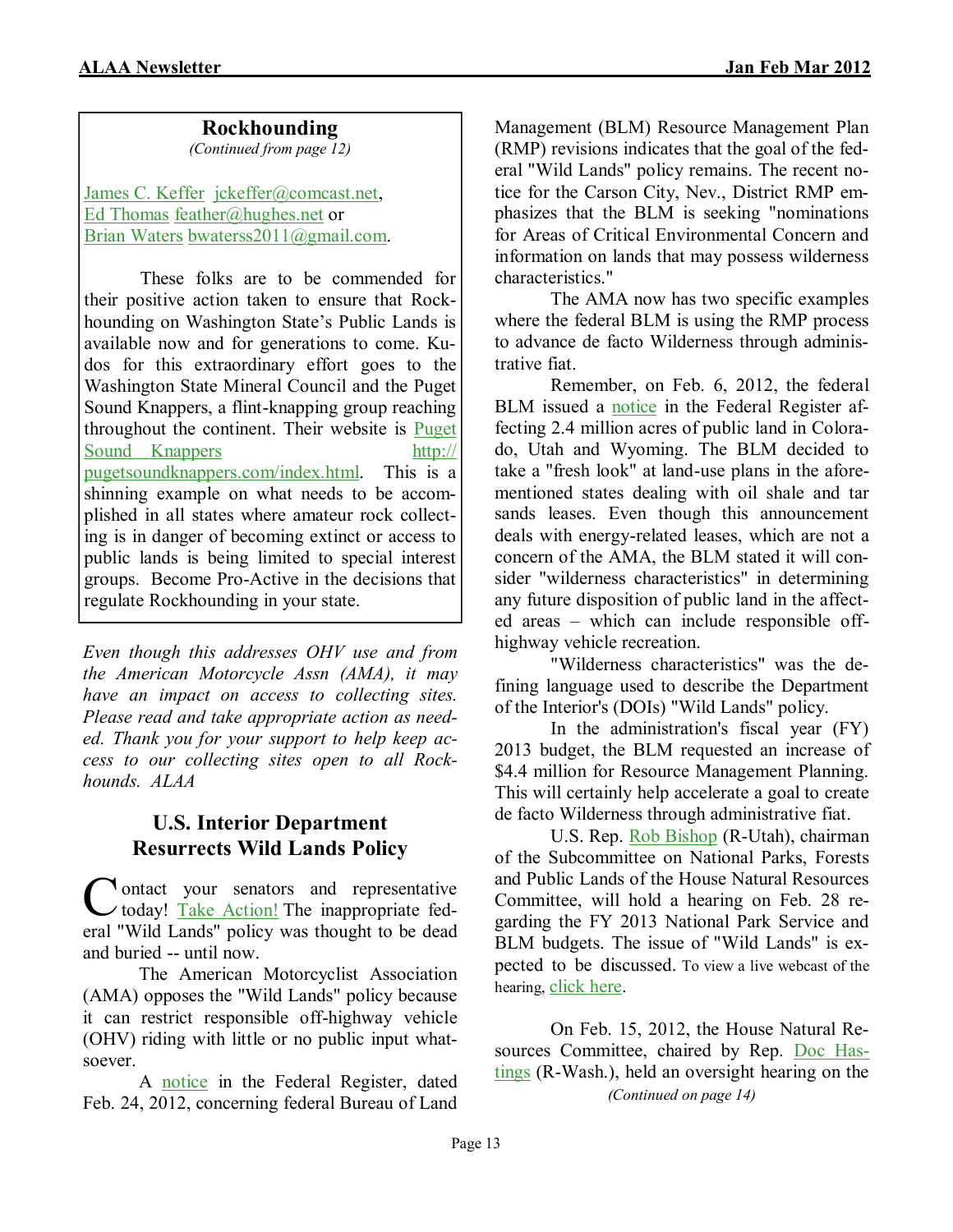#### **Wild Lands Policy**

*(Continued from page 13)*

DOI FY2013 budget. At the hearing, Rep. Bishop asked Interior [Secretary Ken Salazar](http://capwiz.com/amacycle/utr/1/EMEDRKULAZ/NHYJRKULTY/7976369671) about the reemergence of "Wild Lands." [Click here](http://capwiz.com/amacycle/utr/1/EMEDRKULAZ/FWNDRKULTZ/7976369671) for an archive webcast. To see Rep. Bishop's press release, [click here.](http://capwiz.com/amacycle/utr/1/EMEDRKULAZ/GXIDRKULUA/7976369671)

For some background, on Dec. 22, 2010, Interior Secretary Ken Salazar signed [Secretarial](http://capwiz.com/amacycle/utr/1/EMEDRKULAZ/AQZJRKULUB/7976369671)  [Order 3310](http://capwiz.com/amacycle/utr/1/EMEDRKULAZ/AQZJRKULUB/7976369671) creating a new land-use designation called "Wild Lands" that essentially allowed officials in the federal BLM to manage public land as if it had received a "Wilderness" land-use designation from Congress, but without requiring congressional approval.

Congress then blocked the "Wild Lands" proposal by refusing to fund it.

Now, this latest policy appears to revive "Wild Lands" and its implementation may restrict responsible off-highway riding in the affected areas.

If true, the de facto resurrection of the "Wild Lands" policy would be in violation of the congressional funding moratorium that prohibits the use of appropriated funds to implement, administer, or enforce Secretarial Order 3310.

Furthermore, these notices appear to contradict a June 1, 2011, DOI [memorandum](http://capwiz.com/amacycle/utr/1/EMEDRKULAZ/BEKIRKULUC/7976369671) directing Abbey to not designate any lands as "Wild Lands." This memorandum reversed Secretarial Order 3310.

Subsequently, Salazar said the BLM will work in collaboration with members of Congress to identify public land that may be appropriate candidates for congressional protection under the Wilderness Act. Now it appears this may not be the case.

On Feb. 7, 2012, the Utah congressional delegation sent a bipartisan letter addressed to Salazar protesting his decision to reexamine the 2008 Oil Shale Rule. The letter noted, "Even the BLM's early announcement that it would revisit the 2008 Oil Shale Rule to consider wilderness characteristics would have been forbidden by the congressional funding moratorium on the Department of the Interior Secretarial Wild Lands Order 3310." To see the letter, [click here.](http://capwiz.com/amacycle/utr/1/EMEDRKULAZ/BJOURKULUD/7976369671)

When the "Wild Lands" policy first emerged, federal lawmakers called the policy a "land grab" and a blatant attempt to usurp congressional authority. The AMA sent a letter, dated Jan. 11, 2011, to Salazar asking him to explain whether the "Wild Lands" land-use designation would block traditional routes of travel for off-highway riding. To view the letter, [click here.](http://capwiz.com/amacycle/utr/1/EMEDRKULAZ/HITURKULUE/7976369671) To view the BLM's response, [click here.](http://capwiz.com/amacycle/utr/1/EMEDRKULAZ/IARERKULUF/7976369671)

A Wilderness designation is one of the strictest forms of public land management. Once Congress designates an area as Wilderness, nearly all forms of non-pedestrian recreation are illegal. The AMA supports appropriate Wilderness designations that meet the criteria established by Congress in 1964, but anti-access advocates have been using the administrative and legislative process to ban responsible OHV recreation on public land.

This recent notice by the BLM is another reason that the riding community must remain vigilant in protecting responsible access to our public land. The AMA encourages the OHV community to get involved and to participate with a local BLM Resource Advisory Council.

If the "Wild Lands" policy is reemerging, antiaccess advocates and the administration are once again seeking an end-run around Congress. Salazar's order has far-reaching implications because the BLM manages about 245 million acres of public land nationwide, primarily in western states.

The AMA needs all its members and OHV enthusiasts to write their senators and representatives today. You can follow the "Take Action" option to send a pre-written email directly to your senators and representative urging them to oppose any usurpation of congressional authority with regards to public land designations.

Send a pre-written email to your senators and representative now and let them know you oppose any usurpation of congressional authority.

*(Note: to follow the included links you need to use the e-mail version of this newsletter. ED)*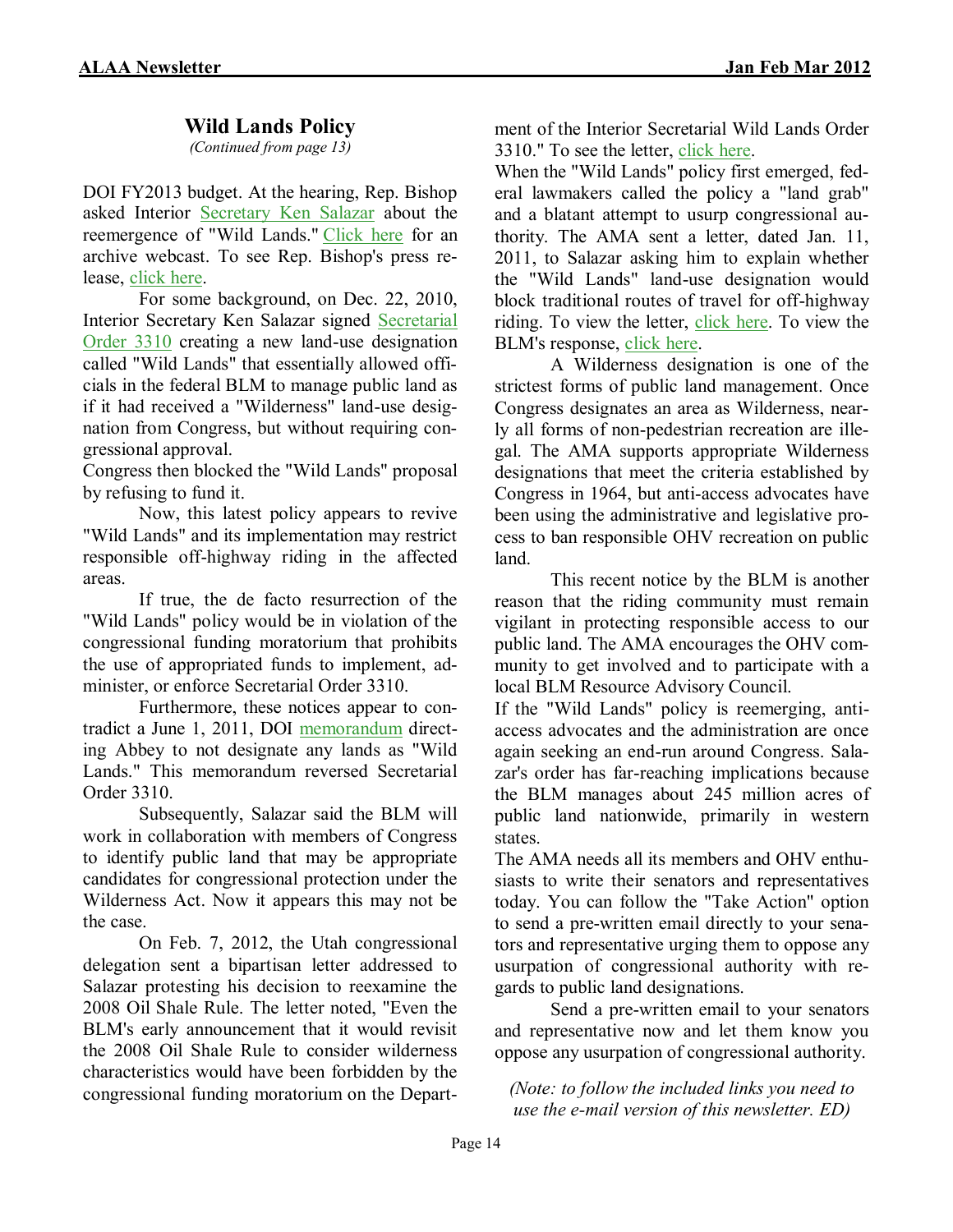#### **AMERICAN LANDS ACCESS ASSOCIATION. INC 2009-2010 OFFICERS & DIRECTORS**

#### **OFFICERS**

dickpankey@juno.com shirleyleeson@cox.net rba51825@att.net

DICK PANKEY SHIRLEY LEESON KATHY MILLER RUTH BAILEY 4310 Kingsly Drive 6155 Haas St. 1106 Clayton Drive 2857 Addison Pl<br>Pittsburg, CA 94565 La Mesa, CA 91942 South Bend, IN 46614-2134 Santa Clara, CA 95051 Pittsburg, CA 94565 La Mesa, CA 91942 South Bend, IN 46614-2134 925-439-7509 (619) 640-6128 kanbrock@att.net 408-248-6195

#### **PRESIDENT VICE-PRESIDENT SECRETARY TREASURER**

#### **DIRECTORS**

#### **Permanent Directors:**

Dee Holland, Registered Agent, Idaho John Martin, Webmaster Jay Valle, Newsletter Editor PO BOX 23 1309 W. Avenue L-4 1421 Latchford Avenue Tendoy, ID 83468-0023 Lancaster, CA 93534 Hacienda Heights, CA 91745 208-756-2394 (ID) 661-942-8336 626-934-9764 619-460-6128 (CA) webmaster@amlands.org res19pnb@verizon.net beauholland@centurytel.net

Dr. Bob Carlson, Rocky Mt. DOUG TRUE, California John Wright, Southeast 1585 Los Pueblos 2622 Broadwater Ave 3304 Nottingham Rd Los Alamos, NM 87544 Billings, MT 59102 402 N. 1st Street drobertcarlson@yahoo.com dtruefossils@yahoo.com osjbw@datasync.net

4841 Dr Eldridge Drive 509 N Highland Blvd Washangal, WA 98671 Brigham City, UT 84302 360-835-9313 435-723-3830 jonspe@comcast.net eday@sisna.com

Bob Miller, Midwest Tom Noe, Midwest Norvie Enns, California 1106 Clayton Drive 305 Napoleon 1485 W 4th St #10 South Bend, IN 46614-2134 South Bend, IN 46617 Reno, NV 89503 574-291-0332 574-289-2028 574-289-2028 574-289-2028 574-289-2028 775-786-9887 kanbrock@att.net tomnoe2@gmail.com Nve5103@charter.net

#### **Three Year Terms:**

#### **Two Year Terms**

Jon Spunaugle, Northwest Evan Day, Northwest OPEN

#### **One Year Terms**

505-662-5834, 406-670-0506 Ocean Springs, MS 39564-4313